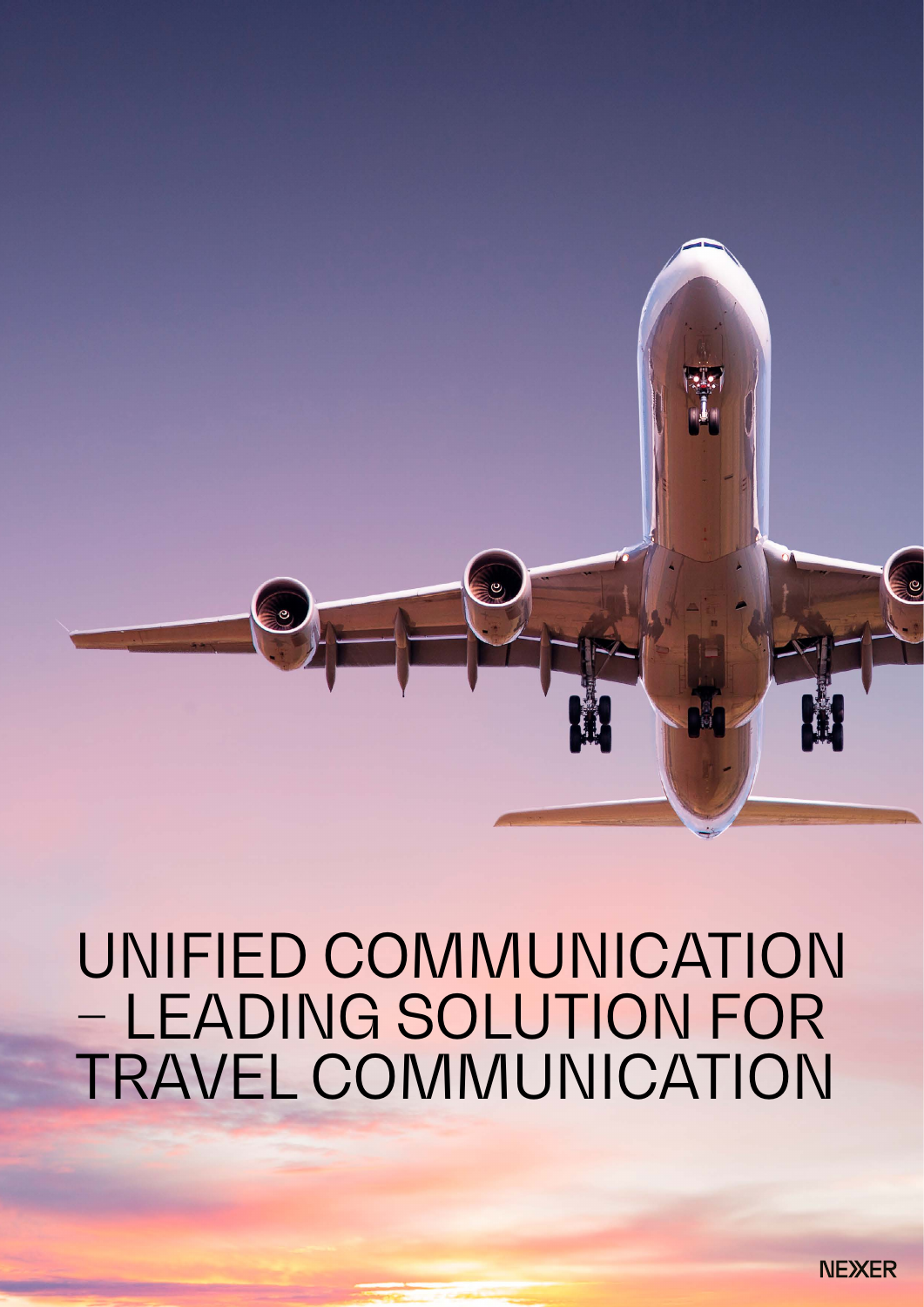# ALL CUSTOMER **COMMUNICATION** IN ONE PLACE

Imagine if there was a complete solution that could gather all communication with your customers, so you can avoid having different types of information, in different systems. Well, there is. In order to avoid having different systems for different communication, Nexer has developed a unified platform so that you can streamline you customer dialogue as it suits your business best.

# **A better experience for you as well as your customers**

The customer lifecycle is a delicate journey that provides a number of potential interaction points between the supplier and customer and if used right, it can lead to a great customer experience. Providing the right information at the right time is not only appreciated by customers but will lead to less uncertainties and unnecessary questions, thus giving your employees more time for their core activities.

#### **Benefits of the solution**

- Personalized travel and service information
- Rule based automated mass messaging
- Multiple channels: SMS, E-mail, App, Online and Push notifications
- World wide reach through local operators
- Scalable performance
- Two-way communication
- Built on a proven platform used by global companies

# **Efficient processes and personalized content**

Through the use of ready-made templates, you can increase the efficiency of your processes, and the quality of content and automated messages. For example, templates facilitate reuse of communication and multi-language management.

The templates are dynamic and support personalized content that can be tailored to the individual recipient, such as greetings, names, personalized individual offerings, passwords or similar.

Through full automation, the system will take care of all interactions that you want to have, but don't want to spend time on.

# **Streamline your customer dialogue**

A true omni-channel experience means that regardless of which medium is being used at any certain time or by any specific customer, he or she will always have the same information available in all channels.

The customer can open up a message in any medium whether its "my pages" online, SMS, E-mail or in an App, and he or she will always see the same messages.

You can, for example, gather:

- Prior-to-travel information
- Pre-arrival information
- Arrival messages
- Departure announcements
- Follow-up questions

By providing inbound messaging through all channels, we truly unify the communication and customer experience. The inbox will provide your staff with all messages, either worldwide or sorted by destinations, hotels, languages etc. or even segmentation to prioritize customers giving your business an opportunity to interact with your customers and provide the best service possible, at any given time.

In summary, Unified Communication gives your staff the opportunity to communicate efficiently with your customers through one single solution – regardless of channel and geography.